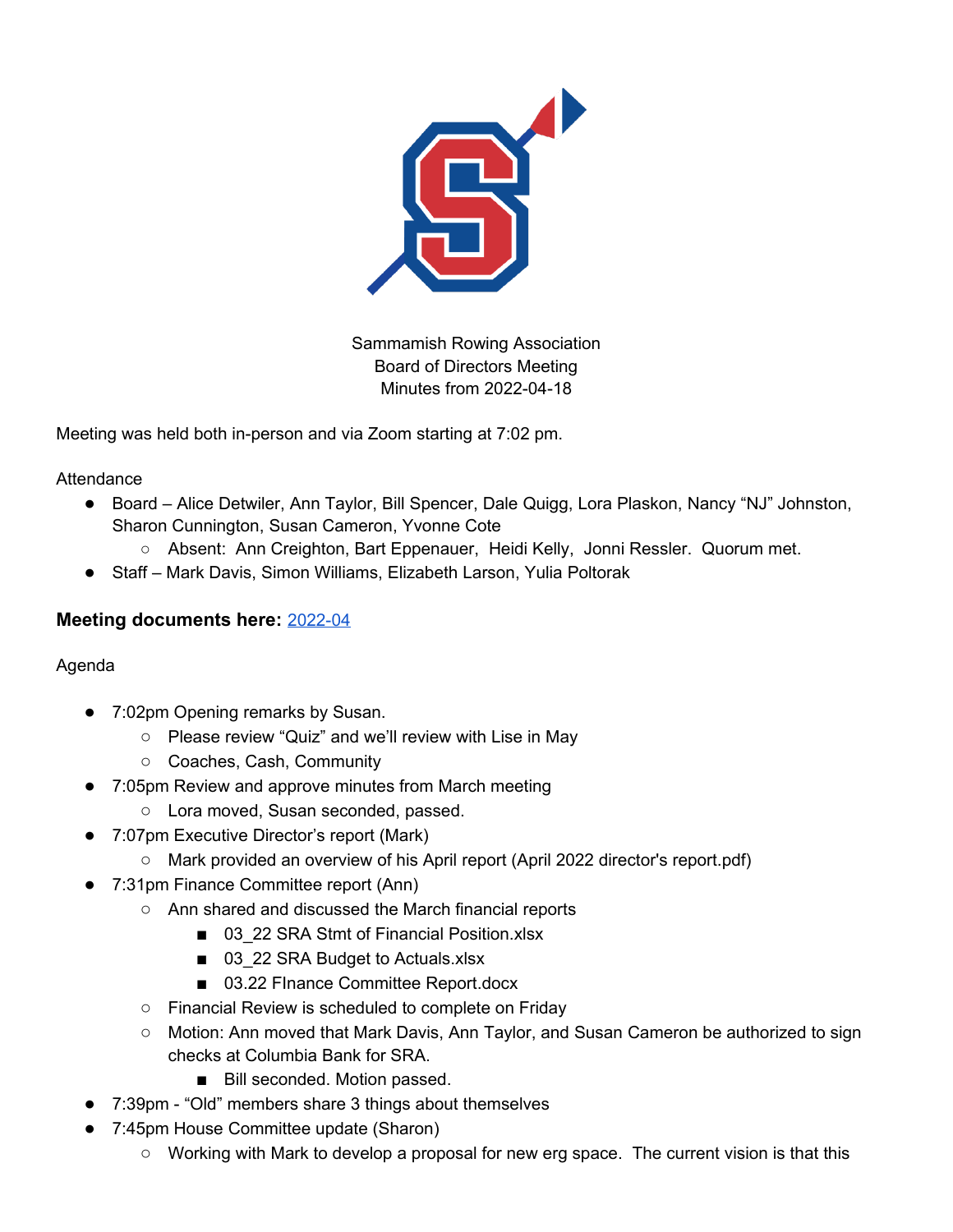space would be primarily used by juniors, but considering other potential uses and revenue opportunities. See "Erg Room.pdf" in meeting documents.

- Feedback from board included request to enumerate expected costs and benefits to SRA
- 8:01pm Committee updates "round robin"
	- Equipment no report. Dale asked about sculling riggers for new 4x+ boats. Now in queue.
	- 8:05pm Development Bill. Will start meeting with new marketing manager
		- Fall gala possibly Nov 11<sup>th</sup> but still TBD
		- Mark Recurring giving options now available
		- Mark Dock construction in 3-5 years. Plan is for gala before construction to focus on dock costs
	- 8:09pm Safety (Lora)
		- Coxing clinic was a helpful resource. Safety resources not currently easy to access.
	- 8:10pm Sharon
		- Dashboard working with data from 2017 to present
			- Cleaning data and crunching numbers to gain insights as how to best focus on growth of SRA
- 8:19pm Meeting adjourned